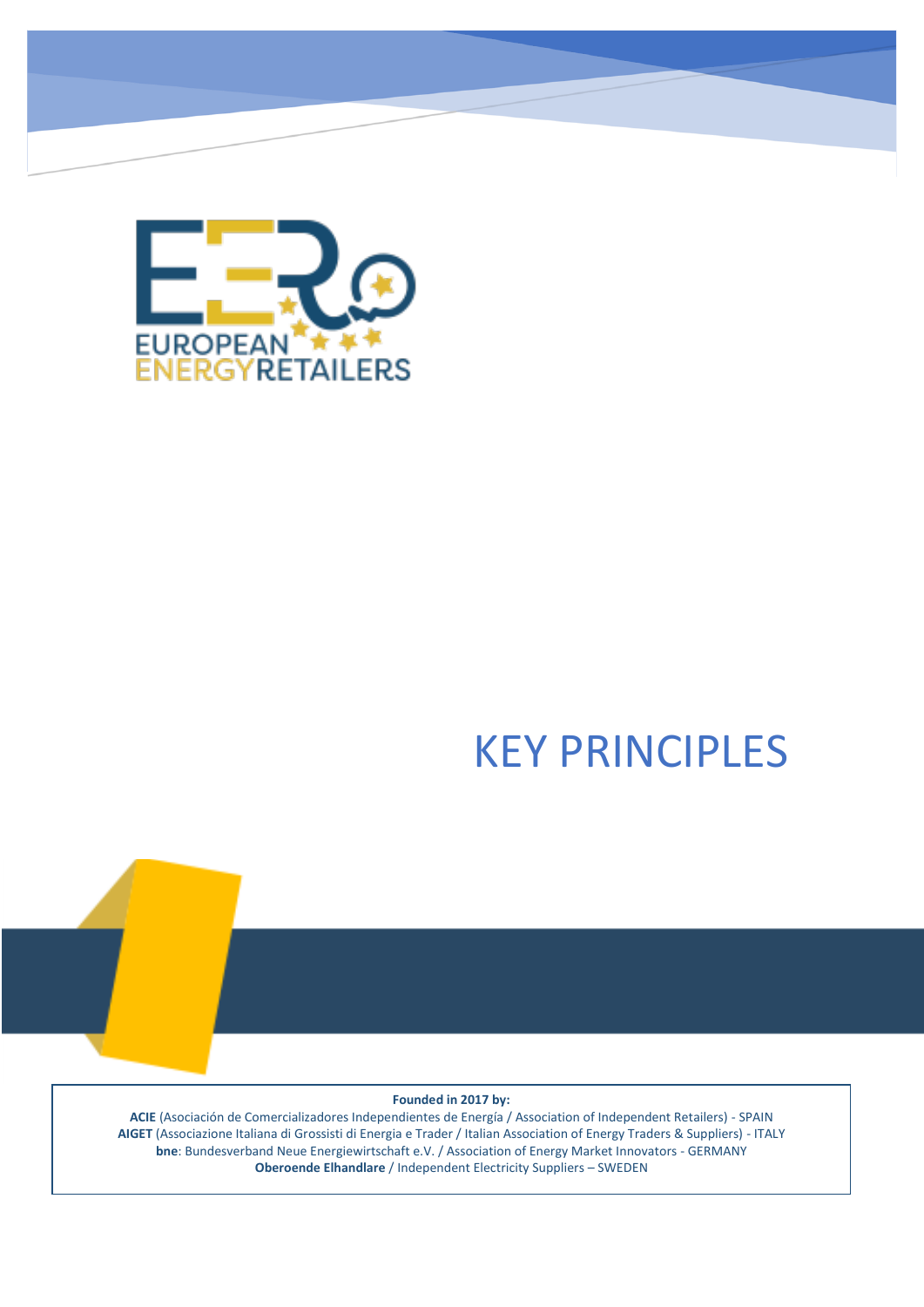

# **EER PRINCIPLES**

## **1) Key principles**

**a. Effective competition** at national and European level is key to guarantee a wellfunctioning energy market and benefits the customer.

**i.** Effective unbundling guarantees that natural monopolistic activities do not endanger competition.

**ii.** Markets' liquidity is essential for well-functioning markets: it fosters transparency and enables hedging.

**iii.** All electricity generation, storage and demand should access all organized markets and balancing services on equal footing according to their performances.

**iv.** Energy bills should not include any non-energy related items.

- **b. The energy sector** must be compliant with **decarbonisation goals.**
- **c. European integration of energy markets** must be completed.

**d. Network tariffs** should set the right incentives to choose the **most efficient solutions** for the energy system.

**e. Active customers** are key to fulfill all EER principles.

#### **2) Main obstacles to an efficient competition in the energy markets to be removed:**

**a. Lack of unbundling** (of ownership, operations and brand) between regulated monopolistic activities and competitive activities harms competition, due to:

**i.** undue informative advantages

**ii.** exploitation of monopolistic prerogatives in market-based activities **iii.** opportunity of unfair competitive practices due to cross-subsidies with monopolistic activities

**b. Unfair extension of regulated monopolies** to areas where competition can be successful (e.g.: metering, smart consumption devices)

**c. Lack of access to customer data**, including incomplete third party access to data and metering facilities

**d. Uneven development of electricity and gas markets** 

## **EER MISSION**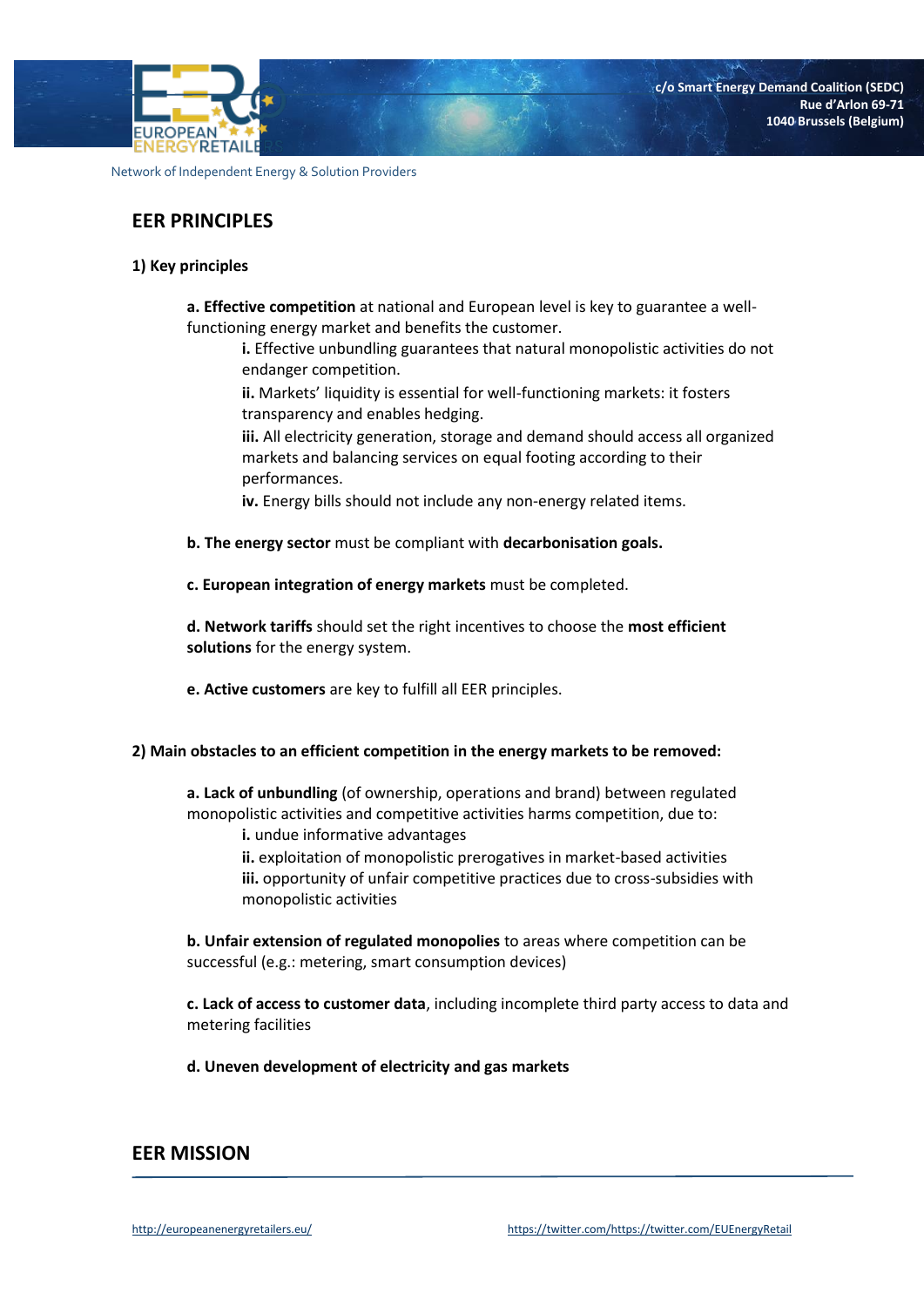**EUROPEAN** ENERGYRETAIL

To fulfill its principles EER aims at achieving an active role of the retailer and other solution providers as a:

- Promoter of competition
- Adviser to the customers
- Enabler of customers' access to the markets (even the complex ones) and provider of risk mitigation services
- Provider of new and innovative products & services

This challenge needs an adequate **regulatory framework**.

#### **In terms of European extension:**

- More Interconnections within and between MEMBER STATES are necessary to benefit European citizens and industries and take advantage of harmonized energy prices and equal competition.
- Integrated operation of the energy grids requires cooperation between TSOs based on European network codes.
- To achieve market integration there is a need of:
	- o Harmonized wholesale procedures on finance and clearing house conditions in all EU MEMBER STATES
	- o Harmonized retail framework and procedures, including for example contract and tax law, consumer protection, data management.
- Creation of a common European retailer "Passport": If a retailer is registered and authorized in one MEMBER STATE, he should be able to provide energy and services to customers in all European MEMBER STATES.

#### **In terms of major market design features:**

- An energy-only market design with no caps is the best option for providing a wellfunctioning price determination. It attracts investments, stimulates volatility and demand response.
- TSOs, regulators, exchanges, authorities and others shall apply fair and reasonable charges for their services in order to not distort competition.
- Spot and long term markets need liquidity. Liquidity is eased by:
	- o Transparent and non-discriminatory balancing market rules.
	- o Existence of well-functioning term markets aimed at exchanging hedging products.
	- $\circ$  Admission of demand response service providers (independent aggregators) to all markets under fair and reasonable conditions in relation to other players.
- Electricity markets need liquid and efficient natural gas markets.
- Framework conditions need to be such that dynamic pricing offers are possible.
- Competition on metering should be possible, provided that formal and metrological requirements are fulfilled.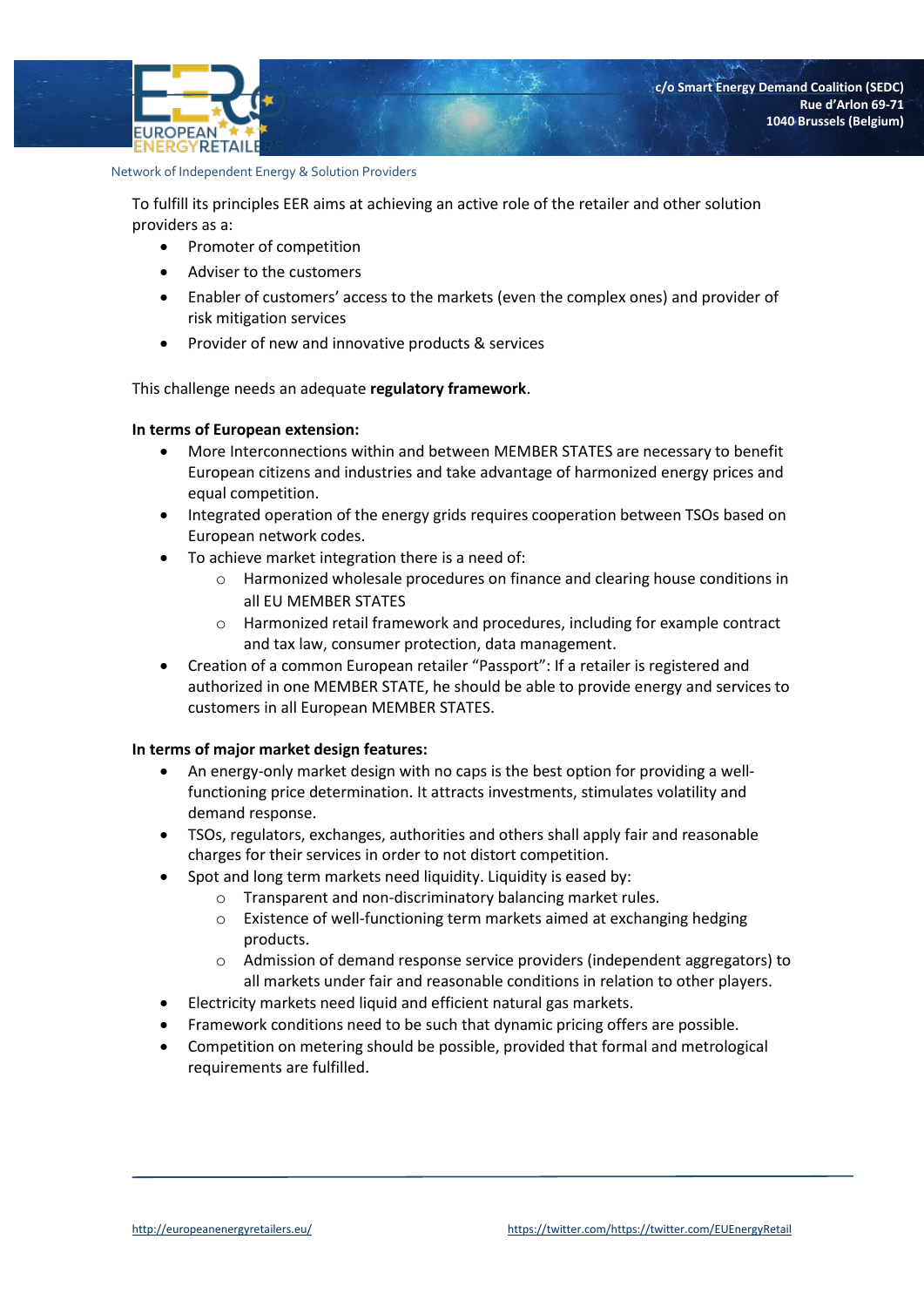

Harmonized timelines and switching

processes between electricity and gas are essential for retailers to offer dual products under equal conditions to incumbents.

## **In terms of regulated activities and unbundling:**

- DSOs and TSOs should be considered as service providers to retailers and customers. Therefore real accountability for quality and parity of access to networks needs to be ensured.
- DSOs must be accountable for the agreed level of service in each EU MEMBER STATE.
- Regulated entities should not be allowed to launch market / competitive activities themselves.
- Information exchange between TSO/DSO and suppliers must be delivered in due time and by standardized procedures, as well as harmonized and technically efficient data formats.
- It is essential to have an effective regulated structure of penalties for TSOs and DSOs which fail in fulfilling their tasks and following rules and time limits.
- Functional and brand unbundling is essential to open up the market to new entrants and fair competition. Any unbundling exemption should be deleted entirely.
- The reservation of default supply to vertical integrated groups shall be removed from national regulations. The default supply tariff should cover all costs of service to this customer class.
- Retailers should not be the only responsible party for guaranteeing the customer's payment for taxes and non-energy related charges.
- Effective supervision by Regulatory Authorities is needed, including a non-compliance framework.

## **In terms of energy efficiency:**

- Promotion of energy efficiency should not be based on market distorting mechanisms (> taxes & charges).
- Efficiency policies as a win-win for all participants. Retailers may be granted with market mechanisms to reduce their contributions to national Efficiency Funds.

## **In terms of relation with the customers:**

- Only market-based parties, including suppliers, independent aggregators and other energy solution providers should have direct contact with the customer.
- Too detailed regulation on customer protection and billing prevents innovation e.g. prohibition of advanced billing prevents the introduction of prepaid cards.
- Energy poverty should be addressed by social policy.

## **In terms of data access:**

- Non-discriminatory, timely and efficient access to smart meters data should be ensured (including the load curve) to all market parties that need the respective information for fulfilling their contractual and regulated duties. Equal access to data for retailers and 3rd party service providers shall be granted.
- Data protection principles may not limit or restrict access for retailers and 3rd party service providers to energy consumption and other smart meter-related data that is needed by those market parties to fulfill their contractual and regulated duties. Such